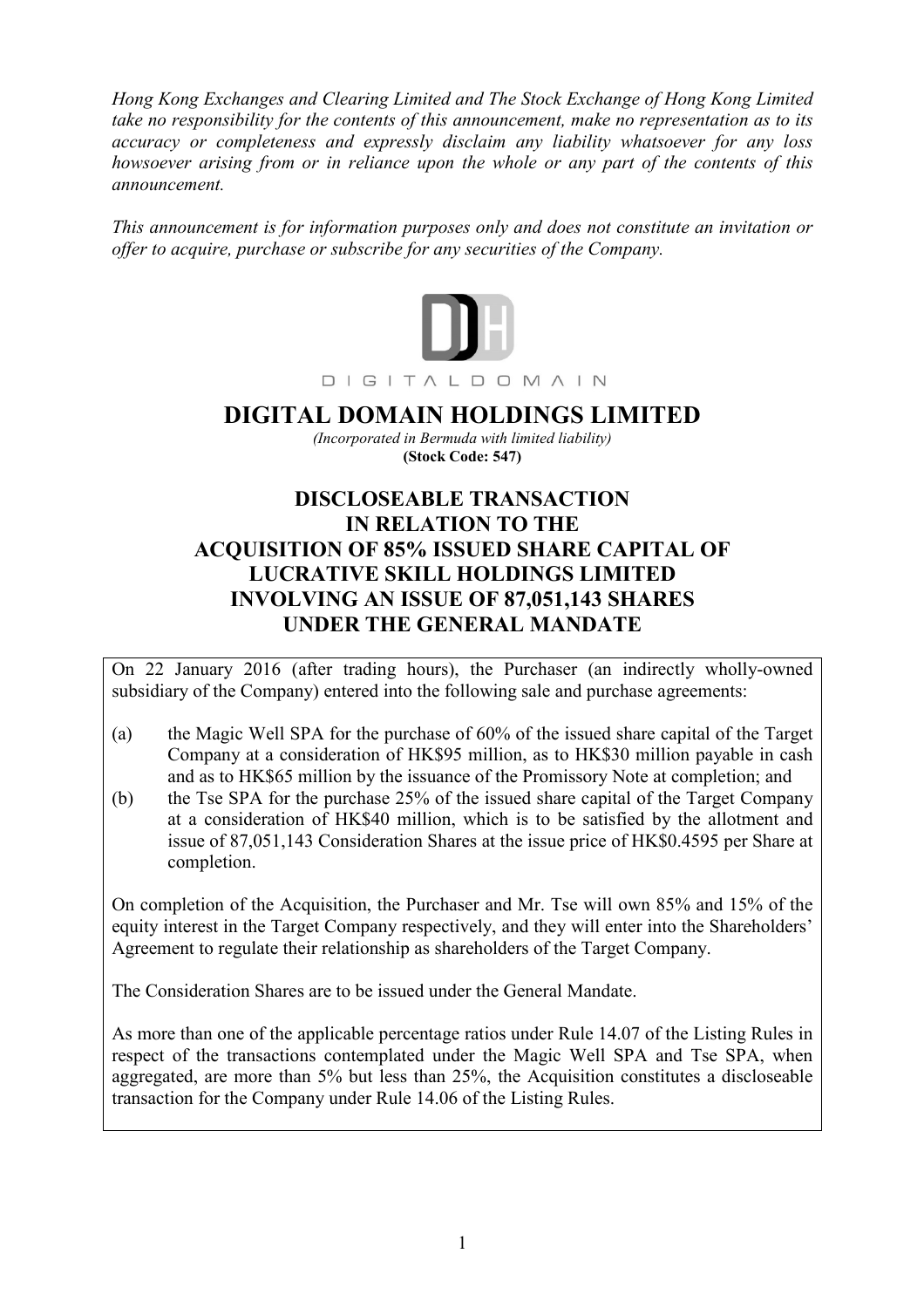#### INTRODUCTION

On 22 January 2016 (after trading hours), the Purchaser (an indirectly wholly-owned subsidiary of the Company) entered into the Magic Well SPA and the Tse SPA in relation to the Acquisition, on completion of which the Purchaser and Mr. Tse will own 85% and 15% of the equity interest in the Target Company respectively.

Further information on the Magic Well SPA, the Tse SPA and the businesses of the Target Group is set out below.

#### ACQUISITION

Magic Well SPA

The principal terms of the Magic Well SPA are set out below:

| Date:                     | 22 January 2016                                         |                                                                                                                                                                                                                                                                                                                                              |
|---------------------------|---------------------------------------------------------|----------------------------------------------------------------------------------------------------------------------------------------------------------------------------------------------------------------------------------------------------------------------------------------------------------------------------------------------|
| Parties to the<br>SPA:    | (1)                                                     | DDPO (BVI) Company Limited (an indirect wholly-owned<br>subsidiary of the Company) (as purchaser)                                                                                                                                                                                                                                            |
|                           | (2)                                                     | The Company, as guarantor of the Purchaser's obligations under<br>the Magic Well SPA                                                                                                                                                                                                                                                         |
|                           | (3)                                                     | Magic Well Holdings Limited (an indirect wholly-owned<br>subsidiary of See Corporation) (as vendor)                                                                                                                                                                                                                                          |
|                           | (4)                                                     | See Corporation, as guarantor of Magic Well's obligations under<br>the Magic Well SPA                                                                                                                                                                                                                                                        |
|                           |                                                         | To the best of the Directors' knowledge, information and belief and<br>having made all reasonable enquires, each of Magic Well and See<br>Corporation are third parties independent of the Company and the<br>connected persons of the Company.                                                                                              |
| Assets being<br>acquired: |                                                         | The Magic Well Sale Shares, representing 60% of the issued share capital<br>of the Target Company                                                                                                                                                                                                                                            |
| Consideration:            | HK\$95 million, which is to be satisfied on completion: |                                                                                                                                                                                                                                                                                                                                              |
|                           | (a)<br>(b)                                              | as to HK\$30 million in cash; and<br>as to HK\$65 million by the issue of the Promissory Note by the<br>Company in favour of See Corporation or its nominee(s).                                                                                                                                                                              |
|                           |                                                         | The consideration for the Magic Well Sale Shares was arrived at after<br>arm's length negotiations between the parties to the Magic Well SPA and<br>with reference to the financial prospects and potential of the business of<br>the Target Group discussed in the paragraph headed "Reasons for and<br>benefits of the Acquisition" below. |
| Conditions<br>precedent:  |                                                         | The obligations of the parties to the Magic Well SPA to effect<br>completion is conditional upon:                                                                                                                                                                                                                                            |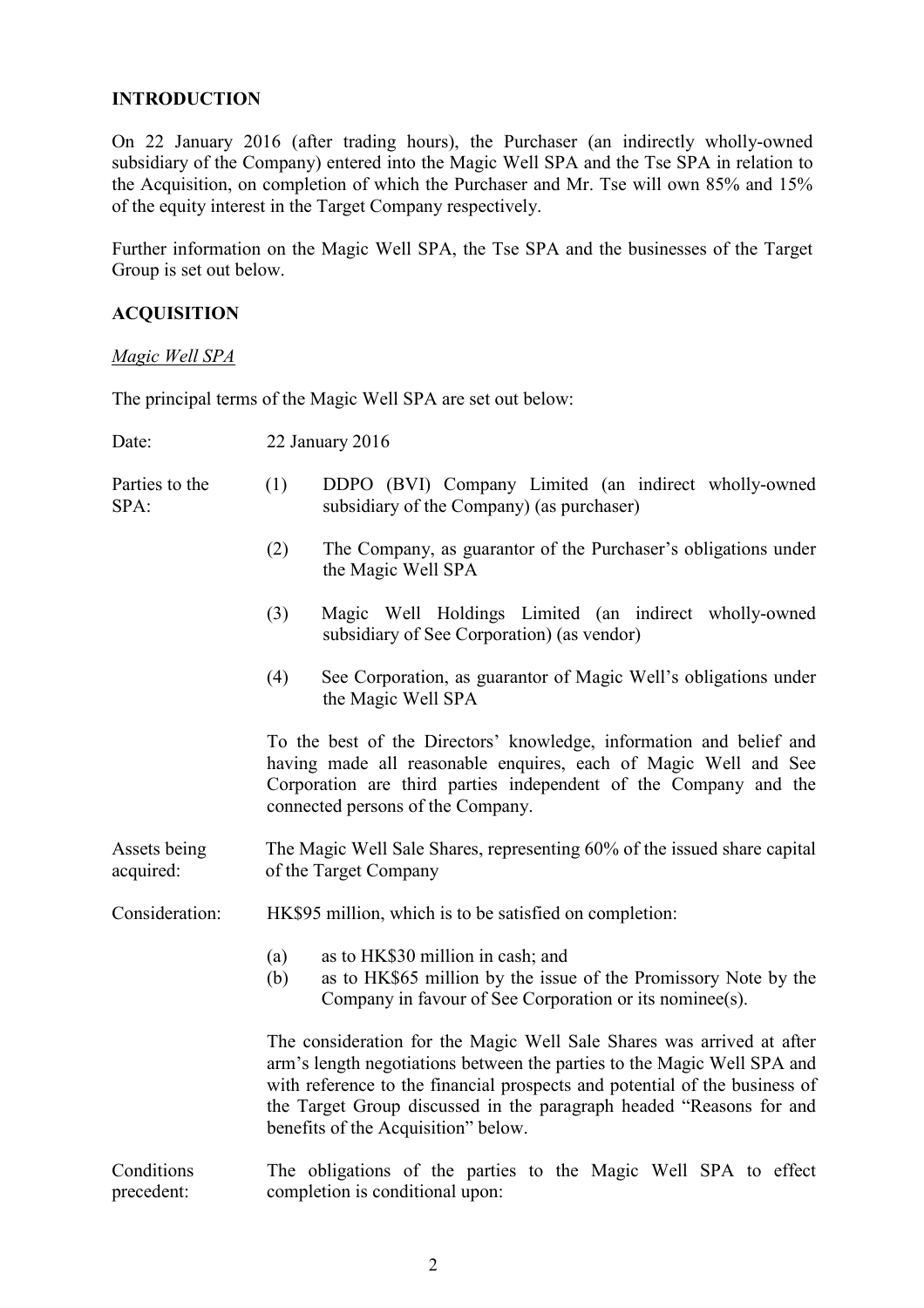- (a) the approval by the shareholders of See Corporation of the Magic Well SPA and the transactions contemplated thereunder at the general meeting, in compliance with the requirements of the Listing Rules having been obtained;
- (b) the waiver in full of all shareholders loan in the amount of HK\$36,678,492.60 owed by the Target Company to Magic Well immediately prior to completion;
- (c) all necessary third party approvals and consents in respect of entering into the Magic Well SPA having been obtained by See Corporation; and
- (d) the warranties given by Magic Well remaining true and accurate in all material respects and to the belief and best knowledge of Magic Well as of the date of completion.

The conditions precedent in (c) and (d) may be waived by the Purchaser in writing, with or without conditions. Magic Well is to use its best endeavours to procure the fulfilment of the conditions precedent (to the extent not waived). If any of the conditions precedent (which is not waived by the Purchaser) is not fulfilled on or before 31 May 2016 (or such other date as Magic Well and the Purchaser may agree in writing), the rights and obligations of the parties to the Magic Well SPA will lapse and be of no further effect except for antecedent breach of any obligations of any parties.

Completion: Completion is to take place on or before the  $7<sup>th</sup>$  Business Day after the conditions precedent in (a) and (c) have been fulfilled.

Tse SPA

The principal terms of the Tse SPA are set out below:

Date: 22 January 2016

| Parties to the<br>$SPA$ : | subsidiary of the Company) (as purchaser) |  |  | DDPO (BVI) Company Limited (an indirect wholly-owned |
|---------------------------|-------------------------------------------|--|--|------------------------------------------------------|
|                           |                                           |  |  |                                                      |

- (2) Mr. Tse (as vendor)
- (3) Mr. Yeung (a director of certain Target Group companies and the legal representative of the PRC-incorporated subsidiaries of the Target Company, as warrantor to give certain representations, warranties, undertakings and covenants in respect of the business and operations of the Target Group)

 To the best of the Directors' knowledge, information and belief and having made all reasonable enquires, each of Mr. Tse and Mr. Yeung are third parties independent of the Company and the connected persons of the Company.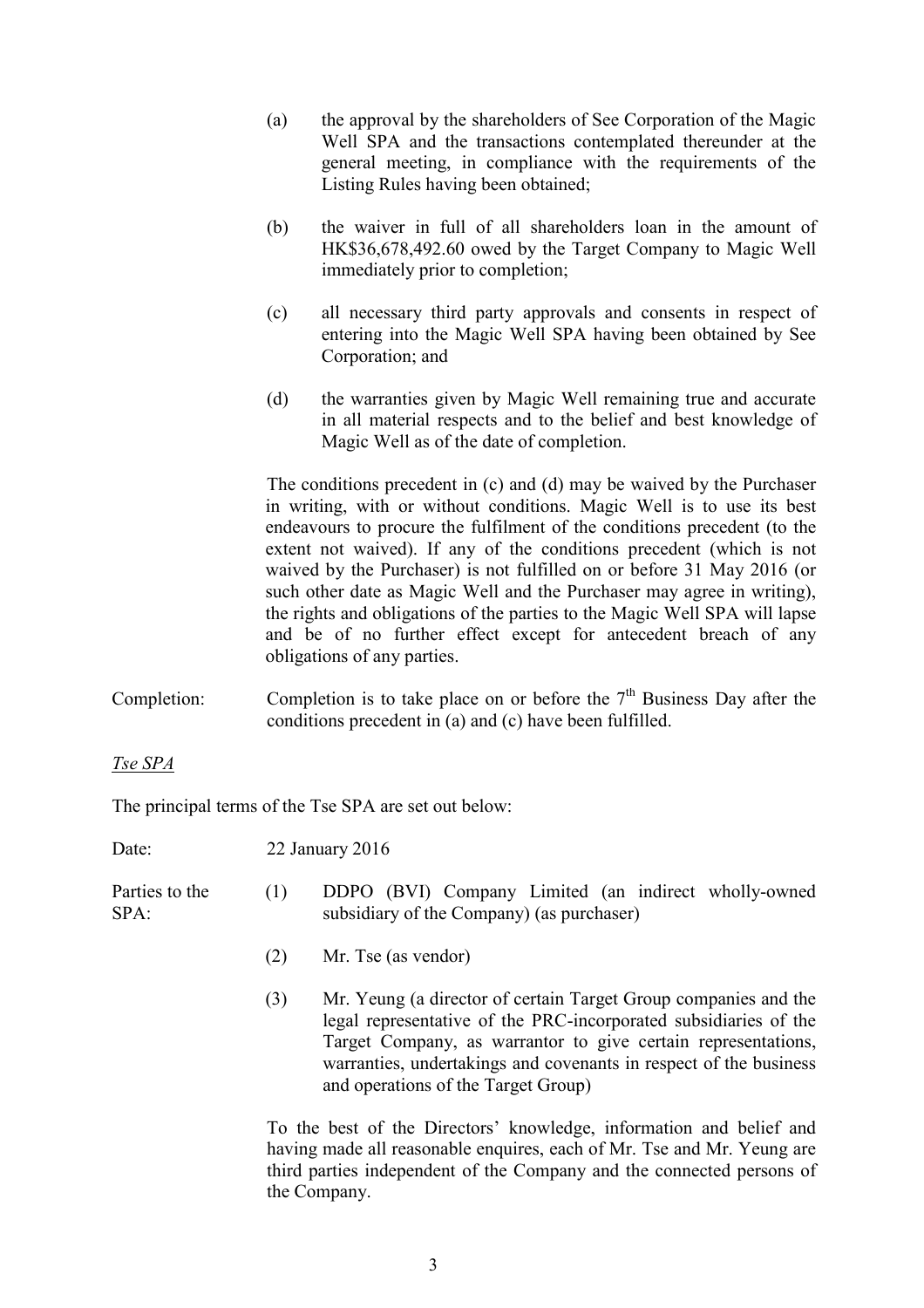| Assets being<br>acquired: | the Tse Sale Shares, representing 25% of the issued share capital of the<br><b>Target Company</b>                                                                                                                                                                                                                                                                                                                                                                                                                           |
|---------------------------|-----------------------------------------------------------------------------------------------------------------------------------------------------------------------------------------------------------------------------------------------------------------------------------------------------------------------------------------------------------------------------------------------------------------------------------------------------------------------------------------------------------------------------|
| Consideration:            | HK\$40 million, which is to be satisfied on completion by the issue and<br>allotment of 87,051,143 Consideration Shares credited as fully paid at<br>the issue price of HK\$0.4595 per Share. The consideration for the Tse<br>Sale Shares was arrived at after arm's length negotiations between the<br>Purchaser and Mr. Tse and with reference to the financial prospects and<br>potential of the business of the Target Group discussed in the paragraph<br>headed "Reasons for and benefits of the Acquisition" below. |
|                           | The 87,051,143 Consideration Shares represent approximately 0.81% of<br>the total number of Shares in issue, and approximately 0.81% of the total<br>number of Shares in issue as enlarged by the issue of the Consideration<br>Shares. The Consideration Shares, when allotted and issued, will rank<br><i>pari passu</i> in all respects with the Shares then in issue.                                                                                                                                                   |
|                           | The issue price for the Consideration Shares of HK\$0.4595 represents<br>12.07% premium to the closing price of HK\$0.41 per Share as quoted on<br>the Stock Exchange on the date of this announcement; and 8.37%<br>premium to the average closing price of HK\$0.424 per Share as quoted<br>on the Stock Exchange for the last five (5) consecutive trading days prior<br>to the date of this announcement.                                                                                                               |
|                           | The issue price of the Consideration Shares was arrived at after arm's<br>length negotiations between the Purchaser and Mr. Tse and with<br>reference to the prevailing market price of the Shares.                                                                                                                                                                                                                                                                                                                         |
| Lock-up:                  | Mr. Tse has agreed that 39,173,014 Consideration Shares will be subject<br>to a lock-up period of 3 months after completion, and 26,115,343<br>Consideration Share will be subject to a lock-up period of one year after<br>completion.                                                                                                                                                                                                                                                                                     |
| Conditions<br>precedent:  | The obligations of the parties to the Tse SPA to effect completion is<br>conditional upon:                                                                                                                                                                                                                                                                                                                                                                                                                                  |
|                           | the Listing Committee of the Stock Exchange granting listing of<br>(a)<br>and permission to deal in the Consideration Shares;                                                                                                                                                                                                                                                                                                                                                                                               |
|                           | the Purchaser being satisfied with the results of the due diligence<br>(b)<br>review of the Target Group (if no notice is served to Mr. Tse within<br>two months from the date of the Tse SPA, it will be deemed that the<br>Purchaser has completed the due diligence review and is satisfied<br>with the results, and that the Purchaser has full knowledge of the<br>actual state and condition of each member of the Target Group as at<br>completion);                                                                 |
|                           | there being no Material Adverse Change from 31 December 2015<br>(c)<br>up to and including the date of completion;                                                                                                                                                                                                                                                                                                                                                                                                          |
|                           | execution of service agreements by Mr. Tse and Mr. Yeung with<br>(d)                                                                                                                                                                                                                                                                                                                                                                                                                                                        |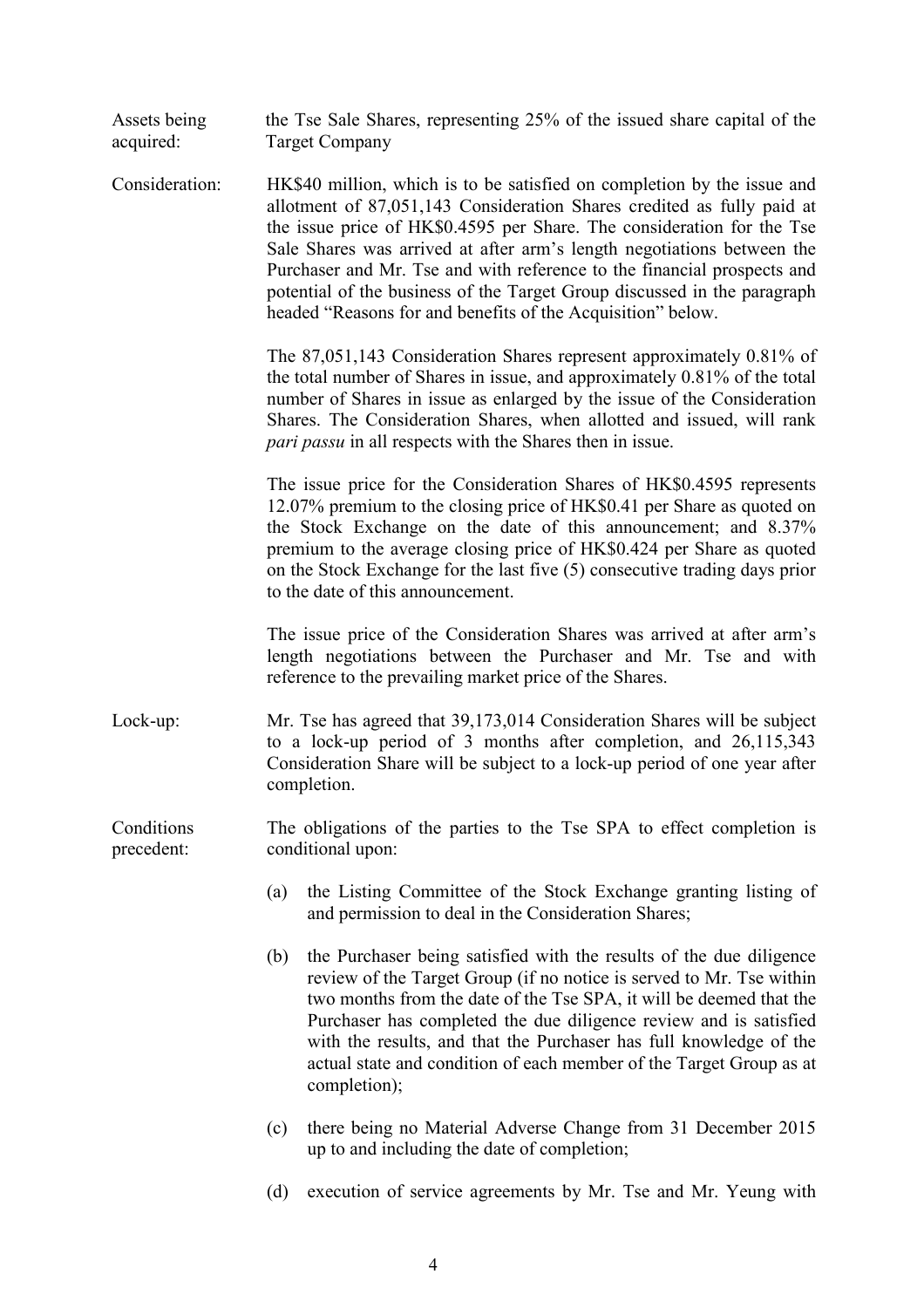the relevant member of the Target Group to expire on the third  $(3<sup>rd</sup>)$ anniversary of completion, and there being no breach of any terms of such agreements;

- (e) all necessary third party approvals and consents in respect of the execution of the Tse SPA having been obtained by Mr. Tse (if applicable);
- (f) Mr. Tse having advanced an additional shareholder's loan of HK\$20,000,000 to the Target Company;
- (g) the waiver in full of the shareholders' loan owed by the Target Company to Mr. Tse (including the amount advanced pursuant to (f) above) immediately prior to completion;
- (h) the completion of the Magic Well SPA simultaneously with the Tse SPA;
- (i) to the belief and best knowledge of Mr. Tse, the warranties given by him under the Tse SPA remaining true and accurate in all material respects and not misleading in any material respect as of the date of completion; and
- (j) to the belief and best knowledge of Mr. Yeung, the warranties given by him under the Tse SPA remaining true and accurate in all material aspects and not misleading in any material respect as of the date of completion.

The conditions precedent (other than (a)) may be waived by the Purchaser in writing, with or without conditions. Mr. Tse is to use his best endeavours to procure the fulfilment of the conditions precedent (to the extent not waived). If any of the conditions precedent (which is not waived by the Purchaser) is not fulfilled on or before 31 May 2016 (or such other date as Mr. Tse and the Purchaser may agree in writing), the rights and obligations of the parties to the Tse SPA will lapse and be of no further effect except for antecedent breach of any obligations of any parties hereto.

Completion: Completion is to take place on or before the  $7<sup>th</sup>$  Business Day after the conditions precedent in (a), (d) and (e) have been fulfilled.

Termination: If at any time before completion of the Tse SPA:

- (a) any breach of the warranties given by Mr. Tse and Mr. Yeung comes to the notice of the Purchaser; or
- (b) Mr. Tse is in breach in any material respect of any obligation on its part under the Tse SPA; or
- (c) anything occurs which constitute, or is likely to constitute, a Material Adverse Change,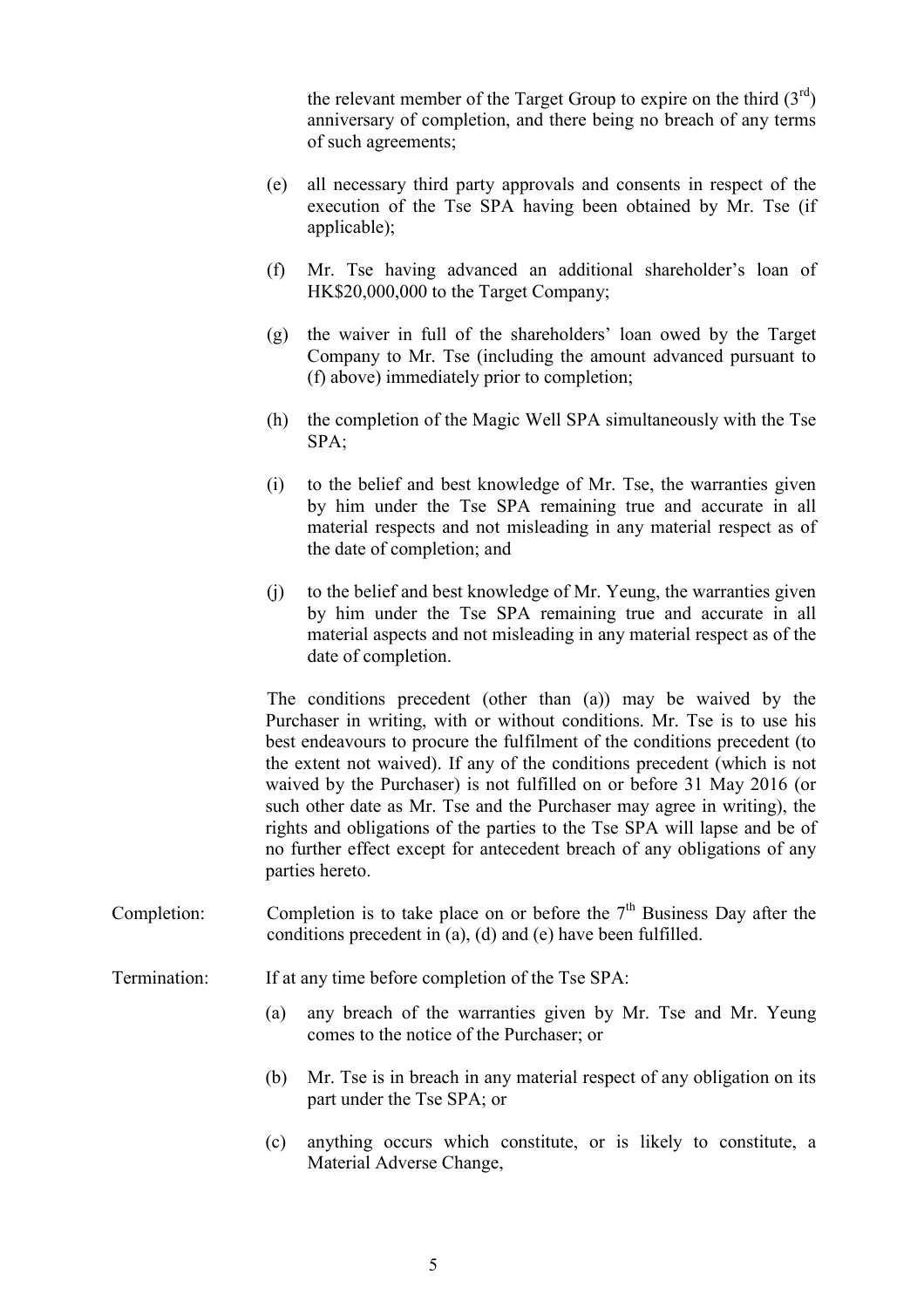then the Purchaser may without any liability to Mr. Tse elect not to complete the purchase of the Tse Sale Shares by giving notice in writing to Mr. Tse.

Shareholders' agreement: Upon completion of the Tse SPA, a Shareholders' Agreement will be entered into between Mr. Tse, the Purchaser and the Target Company to regulate their relationship as shareholders of the Target Company. Under the Shareholders' Agreement:

- (a) the board of directors of each member of the Target Group will consist of not more than five directors, of which four will be appointed by the Purchaser and one will be appointed by Mr. Tse;
- (b) the legal representatives of the PRC-incorporated members of the Target Group are to be jointly appointed by the Purchaser and Mr. Tse;
- (c) Mr. Tse has given a non-competition undertaking during the term of the Shareholders' Agreement not to engaged in the business of providing post production services to TV commercials and films in the PRC and Hong Kong;
- (d) if any shareholder of the Target Company seeks to dispose of any of its/his shares in the Target Company to a third party, the other shareholder has the right to purchase all such shares at the same price and on the same terms offered to the third party;
- (e) the shareholders of the Target Company have a first right of refusal in respect of any new securities to be issued by the Target Company;
- (f) If the Purchaser seeks to sell all its shares to a third party:
	- (i) the Purchaser has a drag-along right to require Mr. Tse to sell all his shares in Target Company on the same terms to a third party; and
	- (ii) Mr. Tse has a tag-along right to sell all his shares in the Target Company for at least the same price per share.

#### REASONS FOR AND BENEFITS OF THE ACQUISITION

The Company is an investment holding company. Its subsidiaries are principally engaged in (i) media entertainment business, (ii) property investment business and (iii) trading business. The Purchaser is a company incorporated under the laws of the British Virgin Islands and an indirect wholly-owned subsidiary of the Company. It is an investment holding company.

The Target Group is principally engaged in conducting post production work on advertisements, featured films, TV programmes, music videos, internet and mobile applications content, visual matters on corporate events. The Target Group has set up a comprehensive visual effect ("VFX") and computer graphic production house in Beijing and Shanghai for large budget VFX-intensive movies. The Directors noted that the Target Group recorded unaudited net loss before and after taxation in 2014 and 2015, which included the Hong Kong operations of the Target Group which have ceased operations during the last quarter of 2015 to enable the Target Group to focus its resources towards its better performing operations in the PRC. The Directors believe that with the Target Group's footprint in the PRC, the Acquisition can help expand the Group VFX business in the PRC, and bring synergy to the Group's existing VFX business based in the North America by more efficient deployment of resources and talents.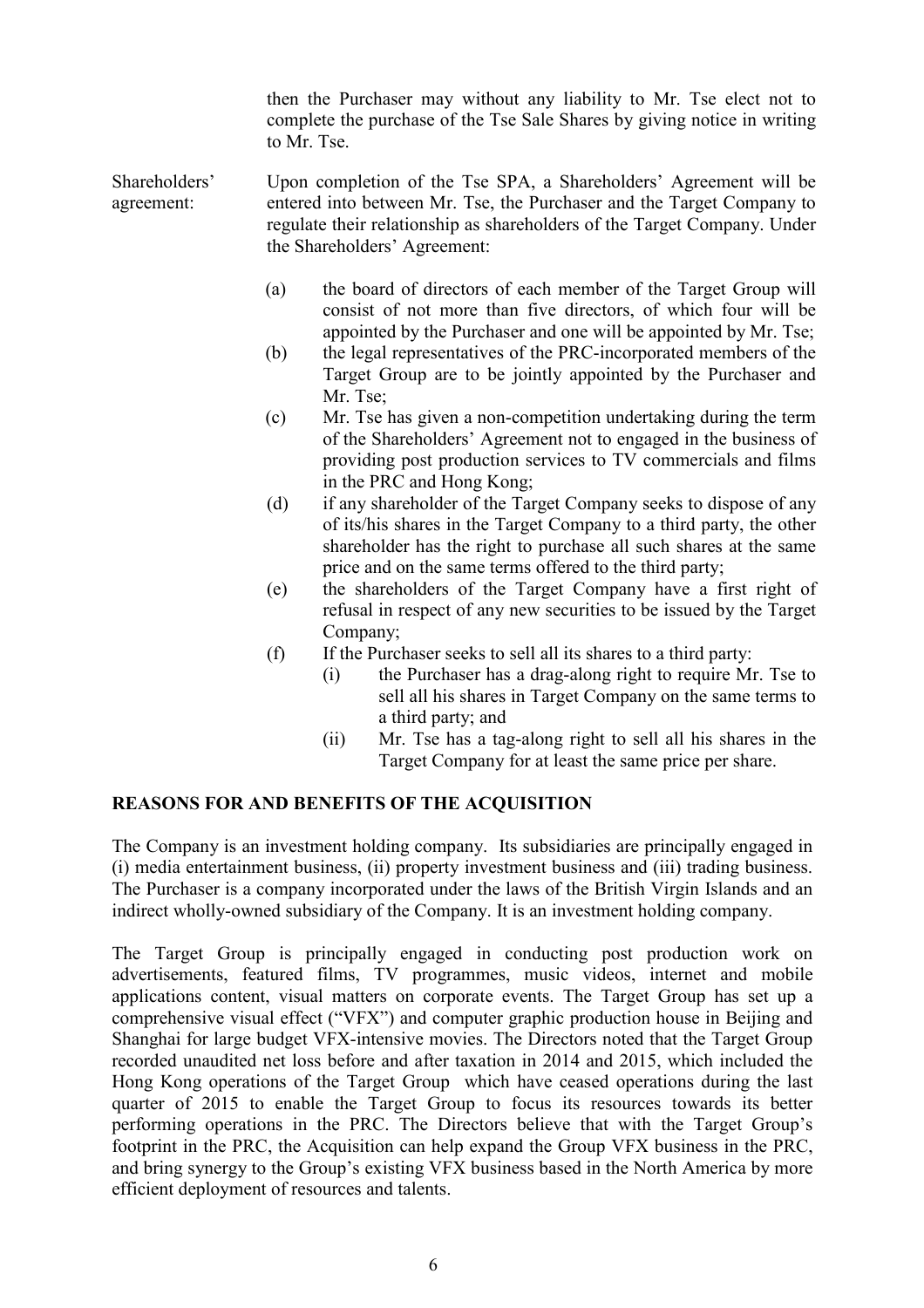While the Target Group recorded unaudited consolidated net liabilities as at 31 December 2015, the net liability position was primarily attributable to the shareholders loans provided by See Corporation and Mr. Tse, which are to be waived immediately prior to completion of the Acquisition. After adjustment for the waiver of the shareholders loans, the Target Group would record unaudited consolidated net assets of approximately HK\$38.8 million as at 31 December 2015.

In view of the above, the Directors are of the view that the terms of the Magic Well SPA and Tse SPA and the transactions contemplated thereunder (including the issue of the Consideration Shares), are on normal commercial terms and are fair and reasonable and in the interests of the Company and the Shareholders as a whole.

### INFORMATION ON THE TARGET COMPANY

The Target Company is an investment holding company incorporated in the British Virgin Islands with limited liability and owned as to 60% by Magic Well and 40% by Mr. Tse.

Set out below is the summary of the Target Group's unaudited financial information for the two years ended 31 December 2015 prepared in accordance with generally accepted accounting standards in Hong Kong:

|             | For the year ended<br>31 December 2015<br>(unaudited) | For the year ended<br>31 December 2014<br>(Note)<br>(unaudited) |
|-------------|-------------------------------------------------------|-----------------------------------------------------------------|
| Loss before | approximately                                         | Approximately                                                   |
| taxation    | HK\$23.94 million                                     | HK\$8.53 million                                                |
| Loss after  | approximately                                         | Approximately                                                   |
| taxation    | HK\$24.44 million                                     | HK\$9.43 million                                                |

Note: The Target Company was incorporated on 11 July 2014 and became the holding company of the operating subsidiaries of the Target Group on 30 September 2014. The above shows the combined results of the Target Group members for the year ended 31 December 2014.

The unaudited consolidated net liabilities of the Target Group as at 31 December 2015 were approximately HK\$50.1 million.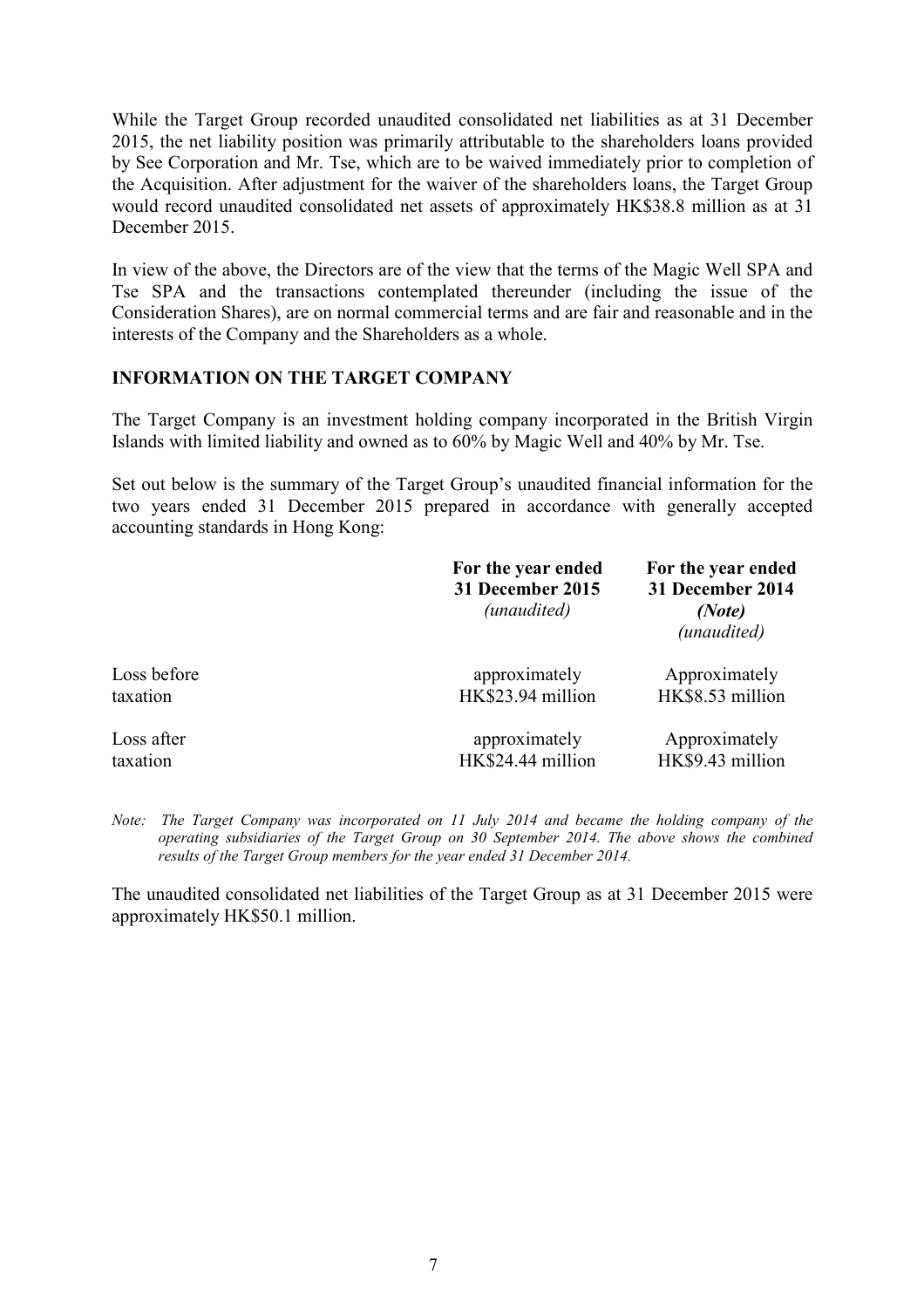### EFFECTS ON THE SHARE CAPITAL OF THE COMPANY

The table below show the shareholding structure of the Company (i) as at the date of this announcement and (ii) immediately upon completion of the Acquisition, assuming no other changes to the share capital structure of the Company or shareholding of the parties identified:

|                            | As at the date of this |               | Immediately upon completion of |             |  |
|----------------------------|------------------------|---------------|--------------------------------|-------------|--|
|                            | announcement           |               | the Acquisition                |             |  |
|                            | Number of              | Approximate   | Number of                      | Approximate |  |
|                            | <b>Shares</b>          | $\frac{0}{0}$ | <b>Shares</b>                  | $\%$        |  |
| Directors                  |                        |               |                                |             |  |
| Peter Chou (Note 1)        | 714,401,746            | 6.68          | 714,401,746                    | 6.62        |  |
| Seah Ang (Note 2)          | 502,134,789            | 4.69          | 502,134,789                    | 4.65        |  |
| Amit Chopra (Note 3)       | 502,134,789            | 4.69          | 502,134,789                    | 4.65        |  |
|                            |                        |               |                                |             |  |
| Substantial                |                        |               |                                |             |  |
| shareholders               |                        |               |                                |             |  |
| Zhang Xiaoqun<br>(Note     | 1,672,035,000          | 15.63         | 1,672,035,000                  | 15.50       |  |
| 4)                         |                        |               |                                |             |  |
|                            |                        |               |                                |             |  |
| <b>Public Shareholders</b> |                        |               |                                |             |  |
| Mr. Tse                    |                        | -             | 87,051,143                     | 0.81        |  |
| Other public               | 7,309,851,082          | 68.31         | 7,309,851,082                  | 67.76       |  |
| Shareholders               |                        |               |                                |             |  |
|                            |                        |               |                                |             |  |
| Total                      | 10,700,557,406         | 100.00        | 10,787,608,549                 | 100.00      |  |

Notes:<br>1

- 1. Mr. Peter Chou holds these Shares through his wholly-owned companies, Kabo Limited and Honarn Inc. Kabo Limited holds 602,561,746 Shares and Honarn Inc. holds 111,840,000 Shares.
- 2. Mr. Seah Ang holds these Shares through his wholly-owned company, Global Domain Investments Limited. Mr. Seah Ang also holds 100,000,000 outstanding share options granted under the Company's share option scheme.
- 3. Mr. Amit Chopra holds these Shares through his wholly-owned company, Redmount Ventures Limited. Mr. Amit Chopra also holds 63,000,000 outstanding share options granted under the Company's share option scheme.
- 4. Mr. Zhang Xiaoqun holds these Shares through his wholly-owned company, Fortune Source International Limited.
- 5. As at the date of this announcement, the Company has in issue 10,700,557,406 Shares, options to subscribe for 954,210,000 Shares granted pursuant to the share option scheme of the Company, HK\$392,000,000 in principal amount of convertible notes that are convertible into Shares at the conversion price of HK\$0.04 per Share, subject to adjustments. An aggregate of 310,870,361 Shares are to be issued in connection with the Group's acquisition of further interest in Immersive Ventures Inc., which was the subject of the Company's announcements dated 11 December 2015 and 30 December 2015 respectively.
- 6. The aggregate of the percentage figures in the above table may not add up to 100% due to rounding of the percentage figures to two decimal places.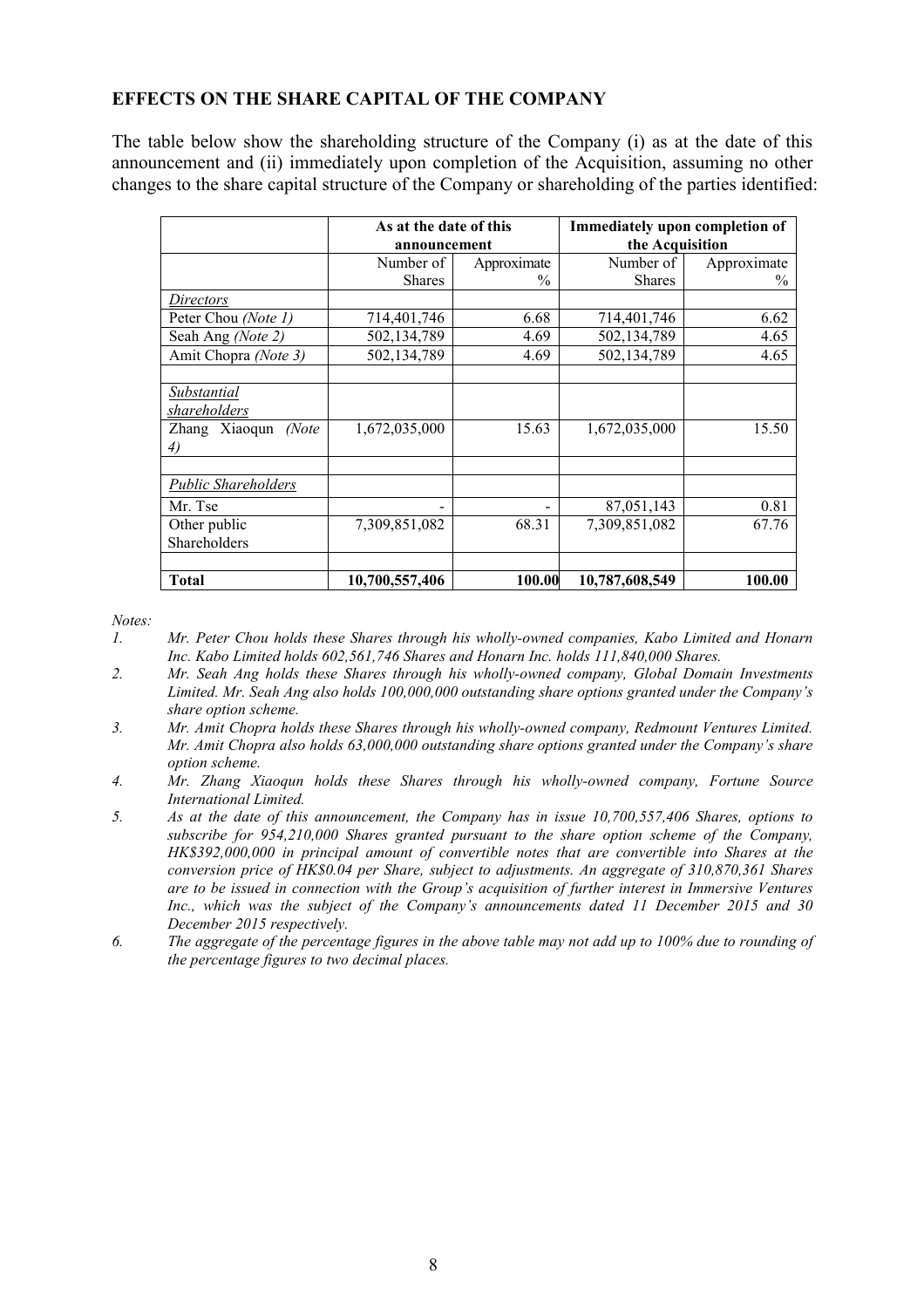### FUND RAISING ACTIVITIES IN THE PAST TWELVE MONTHS

Set out below are the fund raising activities announced by the Company in the past twelve months prior to the date of this announcement:

| Date of<br><b>Fund raising</b><br>activity<br>announcement |                                                   | Net proceeds<br>raised                 | Proposed use of<br>proceeds                                                                     | Actual use of the<br>net proceeds up<br>to date of this<br>announcement                                                                                                                                                                                                          |
|------------------------------------------------------------|---------------------------------------------------|----------------------------------------|-------------------------------------------------------------------------------------------------|----------------------------------------------------------------------------------------------------------------------------------------------------------------------------------------------------------------------------------------------------------------------------------|
| 2015<br>25<br>June<br>and 8 July 2015                      | Top-up placing<br>of 210,000,000<br><b>Shares</b> | Approximately<br>HK\$96.17<br>million  | media<br>entertainment<br>segment and as<br>general working<br>capital purposes<br>of the Group | media<br>entertainment<br>segment:<br>approximately<br>HK\$57.26<br>million; and<br>general working<br>capital (including<br>but not limited to<br>salary and rental):<br>approximately<br>HK\$38.91 million                                                                     |
| 16<br>December<br>28<br>2015<br>and<br>December 2015       | Placing<br>of<br>560,000,000<br><b>Shares</b>     | Approximately<br>HK\$235.34<br>million | media<br>entertainment<br>segment and as<br>general working<br>capital purposes<br>of the Group | media<br>entertainment<br>segment:<br>approximately<br>HK\$77.59<br>million; and<br>general working<br>capital (including<br>but not limited to<br>salary and rental):<br>approximately<br>HK\$3.20 million;<br>unutilised<br>portion:<br>approximately<br>HK\$154.55<br>million |

#### LISTING RULES IMPLICATIONS

As more than one of the applicable percentage ratios under Rule 14.07 of the Listing Rules in respect of the transactions contemplated under the Magic Well SPA and Tse SPA, when aggregated, are more than 5% but less than 25%, the Acquisition constitutes a discloseable transaction for the Company under Rule 14.06 of the Listing Rules.

The Consideration Shares to be issued to Mr. Tse pursuant to the Tse SPA will be issued under the General Mandate. Pursuant to the General Mandate, the total number of new Shares that the Company is authorised to issue is 1,966,537,153 Shares, representing 20% of the issued nominal capital of the Company as at the date of the AGM. Since the date of the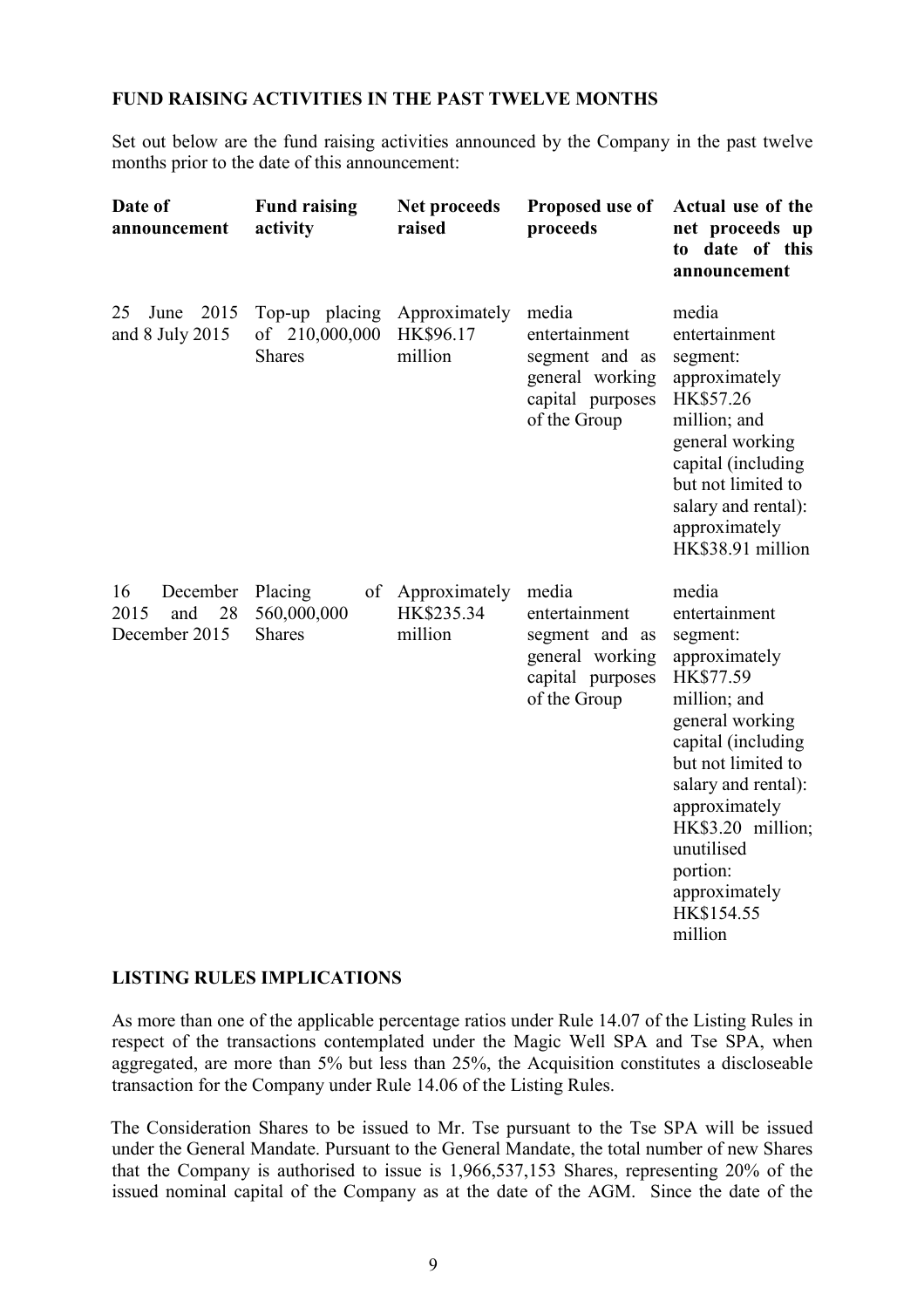AGM and up to the date of this announcement, an aggregate of 1,178,731,999 Shares have been/are committed to be allotted and issued under the General Mandate. Application will be made by the Company to the Stock Exchange for the listing of and permission to deal in the Consideration Shares.

## DEFINITIONS

In this announcement, the following terms have the meanings set forth opposite them:

| "Acquisition"          | the proposed acquisition by the Purchaser of the Magic Well<br>Sale Shares and the Tse Sale Shares pursuant to the Magic<br>Well SPA and the Tse SPA                                                                                                                                                                  |
|------------------------|-----------------------------------------------------------------------------------------------------------------------------------------------------------------------------------------------------------------------------------------------------------------------------------------------------------------------|
| "AGM"                  | the annual general meeting of the Company held on 15 May<br>2015                                                                                                                                                                                                                                                      |
| "Board"                | the board of Directors of the Company                                                                                                                                                                                                                                                                                 |
| "Business Day"         | any day (other than a Saturday, a Sunday or a public holiday<br>or a day on which a tropical cyclone warning No. 8 or above<br>or a "black rainstorm warning signal" is hoisted in Hong<br>Kong at any time between 9:00 a.m. and 5:00 p.m.), on<br>which banks are open for general banking business in Hong<br>Kong |
| "Company"              | Digital Domain Holdings Limited, a company incorporated<br>in Bermuda with limited liability, the shares of which are<br>listed on the Main Board of the Stock Exchange (stock code:<br>547)                                                                                                                          |
| "Consideration Shares" | 87,051,143 new Shares to be allotted and issued to Mr. Tse,<br>credited as fully paid at an issue price of HK\$0.4595 per<br>Share as consideration for the acquisition of the Tse Sale<br><b>Shares</b>                                                                                                              |
| "connected person(s)"  | the meaning ascribed to it under the Listing Rules                                                                                                                                                                                                                                                                    |
| "Directors"            | the directors of the Company                                                                                                                                                                                                                                                                                          |
| "General Mandate"      | the general mandate granted to the Directors pursuant to an<br>ordinary resolution of the Company passed at the AGM to<br>allot, issue and deal with up to 20% of the then issued share<br>capital of the Company as at the date of the AGM                                                                           |
| "Group"                | the Company and its subsidiaries (as defined in the Listing<br>Rules)                                                                                                                                                                                                                                                 |
| "HK\$" or "HK dollar"  | Hong Kong dollar(s), the lawful currency of Hong Kong                                                                                                                                                                                                                                                                 |
| "Hong Kong"            | Hong Kong Special Administrative Region of the PRC                                                                                                                                                                                                                                                                    |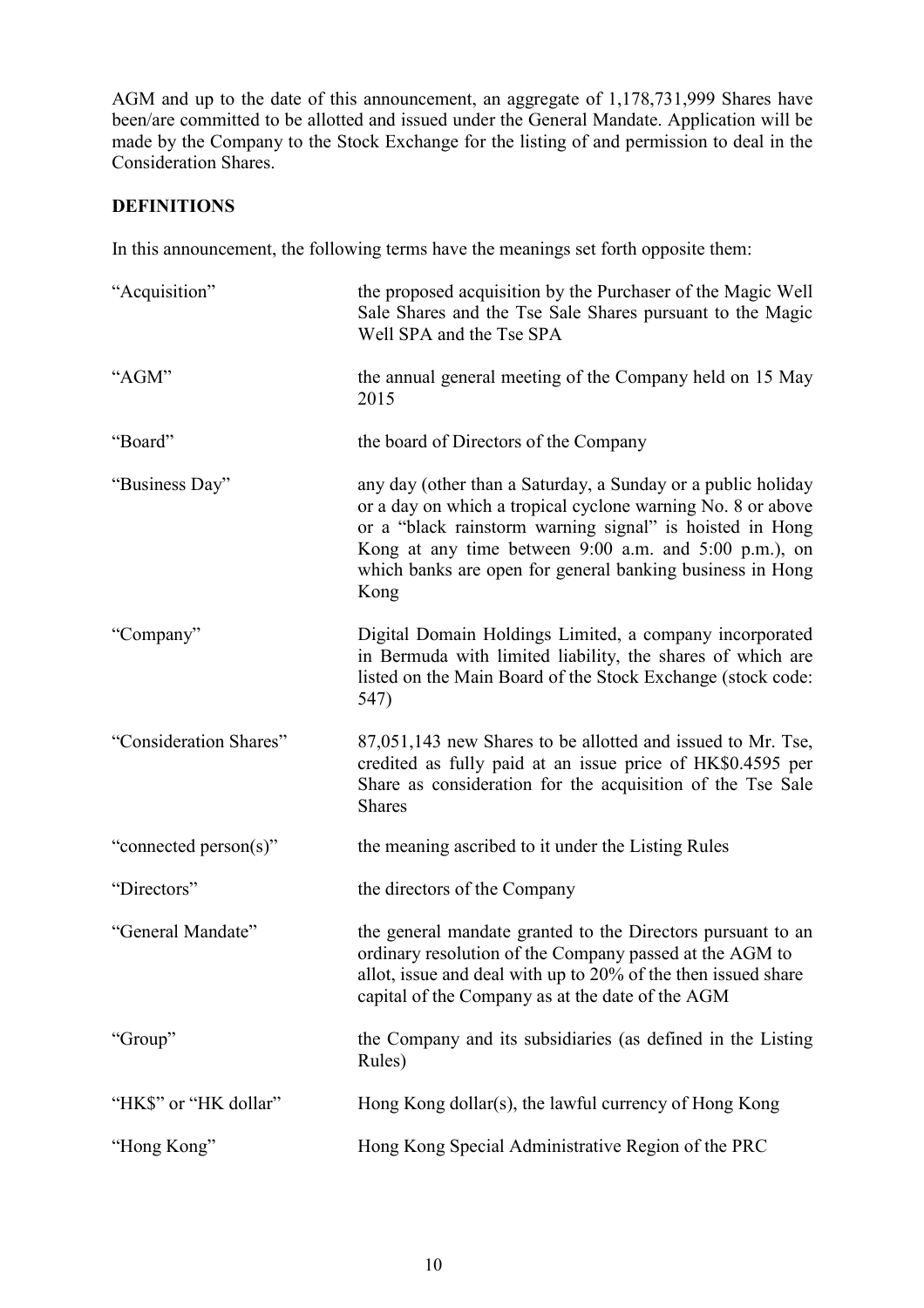| "Listing Rules"           | the Rules Governing the Listing of Securities on the Stock<br>Exchange                                                                                                                                                                                                                                                                                                                                                                                                                                                                                                                                                                                             |
|---------------------------|--------------------------------------------------------------------------------------------------------------------------------------------------------------------------------------------------------------------------------------------------------------------------------------------------------------------------------------------------------------------------------------------------------------------------------------------------------------------------------------------------------------------------------------------------------------------------------------------------------------------------------------------------------------------|
| "Magic Well"              | Magic Well Holdings Limited, a company incorporated<br>under the laws of the British Virgin Islands and an indirect<br>wholly-owned subsidiary of See Corporation                                                                                                                                                                                                                                                                                                                                                                                                                                                                                                  |
| "Magic Well Sale Shares"  | 60 shares of the Target Company, representing 60% of the<br>issued share capital of the Target Company held and to be<br>disposed by Magic Well pursuant to the Magic Well SPA                                                                                                                                                                                                                                                                                                                                                                                                                                                                                     |
| "Magic Well SPA"          | the sale and purchase agreement dated 22 January 2016<br>entered into among Magic Well, the Purchaser, See<br>Corporation and the Company in respect of the sale and<br>purchase of the Magic Well Sale Shares                                                                                                                                                                                                                                                                                                                                                                                                                                                     |
| "Material Adverse Change" | any change, event, circumstance or other matter that has, or<br>would reasonably be expected to have, either individually or<br>in the aggregate, a material adverse change on:                                                                                                                                                                                                                                                                                                                                                                                                                                                                                    |
|                           | (a) the ability of Mr. Tse to perform his obligations under<br>the Tse SPA or any other documents entered into<br>pursuant to or in relation to the Tse SPA;<br>the business, assets and liabilities, condition (financial)<br>(b)<br>or otherwise), or results of operations of the Target<br>Group as a whole                                                                                                                                                                                                                                                                                                                                                    |
| "Mr. Tse"                 | Mr. Nicholas Tse                                                                                                                                                                                                                                                                                                                                                                                                                                                                                                                                                                                                                                                   |
| "Mr. Yeung"               | Mr. Yeung Man Kit Dennis                                                                                                                                                                                                                                                                                                                                                                                                                                                                                                                                                                                                                                           |
| "PRC"                     | the People's Republic of China                                                                                                                                                                                                                                                                                                                                                                                                                                                                                                                                                                                                                                     |
| "Promissory Note"         | the promissory note in the principal amount of HK\$65<br>million to be issued by the Company in favour of See<br>Corporation (freely transferable other than to connected<br>persons of the Company) to settle part of the consideration<br>for the Magic Well Sale Shares, pursuant to which the<br>principal amount of HK\$30 million is to be paid on the day<br>falling three months after completion of the Magic Well<br>SPA, and the principal amount of HK\$35 million is to be<br>paid on the first anniversary of the completion of the Magic<br>Well SPA, and a default interest at the rate of 2% per month<br>will be charged for any default payment |
| "Purchaser"               | DDPO (BVI) Company Limited, a company incorporated<br>under the laws of the British Virgin Islands                                                                                                                                                                                                                                                                                                                                                                                                                                                                                                                                                                 |
| "See Corporation"         | See Corporation Limited, a company incorporated under the<br>laws of Bermuda with limited liability whose shares are<br>listed on the main board of the Stock Exchange (stock code:<br>491)                                                                                                                                                                                                                                                                                                                                                                                                                                                                        |